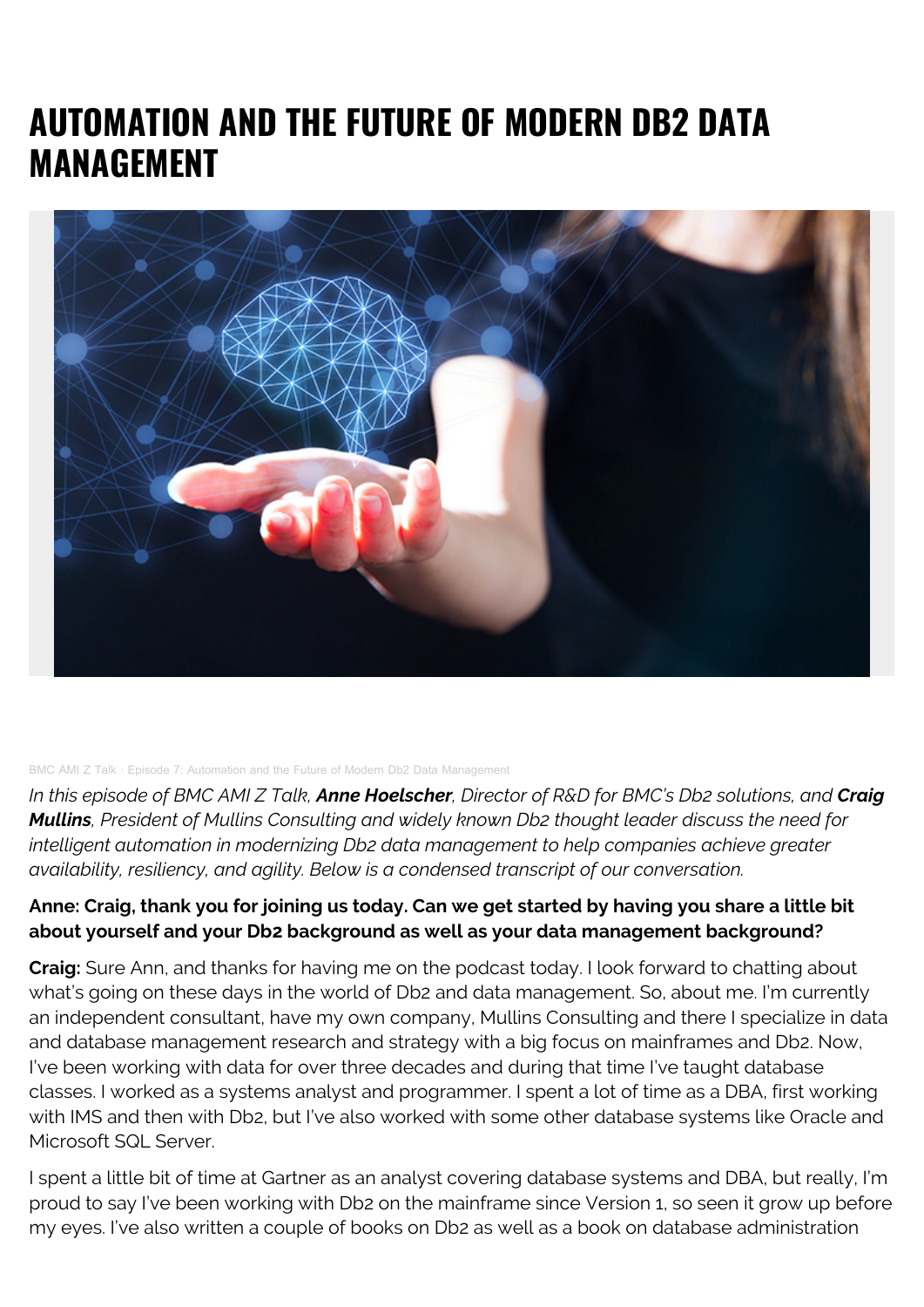practices and procedures and I've also been recognized by IBM as a Champion for Data & AI as well as an IBM Db2 Gold Consultant. And, *Analytic Suite* magazine recognized me as one of the top 200 thought leaders on big data and analytics. So, that's me in a nutshell.

#### **Anne: Thanks, Craig. That's great. So you said you've been on Db2 since Version 1. That was a long time ago and I remember when segmented table spaces came out and some people thought the world was going to end. But what do you think has been the biggest impact to Db2 management you've seen over all that time?**

**Craig:** Wow. That's a long period of time, 30 plus years. I think there are several things. I would say things are more heterogeneous today than they've ever been. When I started out most organizations ran most of their mission-critical work if not all of it on the mainframe. These are large organizations. And then as we move forward into the '90s things like client servers and into the 2000s things like node SQL and then the wide adoption of the internet as a platform have really changed things. So when I started the '80s heads down CRTs, green screens, everything running in an insular mainframe environment and that's not the case anymore.

Today organizations, large ones anyway, still store the bulk of their data on the mainframe and that means mainframe data management skills are at a premium, but they're accessing it not just with CICS and IMS and not just with PSO and Batch, but also distributed from multiple platforms. A lot of things coming in over the web, WebSphere being booked into this as well and moving from an environment where almost everything is static SQL prebound and we know the access path before they're run.

To today where almost everything that's new is coming in through DDF and distributed applications and that means dynamic SQL and we don't know those access paths to runtime and that's a little bit more of a challenging environment. So lots of things have changed, but I think that heterogeneity as well as the static to dynamic shift are two of the biggest.

## **Anne: So that definitely makes our modern data management much different than what it's been in the past. How do you see DevOps impacting the jobs of Db2 professionals?**

**Craig:** Well, I think with DevOps it means that the DBAs need to be more closely tied to the applications. Again, go back to when I first came into this business in the '80s and the DBA was the curmudgeon in the corner back there smoking a pipe and there's pipe smoke coming out and you're afraid to go into his cubicle. Now, it's the DBA has to have a presence, has to be known, has to be a communicator. No longer a curmudgeon, but someone who is adept at working with people, has to actually have a personality. And that is a significant change, but that's really not the only change with DevOps because DevOps is orchestration and implementation of the entire software development lifecycle.

So as we are adopting DevOps, we are automating. And one of the things I've seen as a data bigot, a guy who loves data, is that we had organizations spend a lot of time automating for the application developer and that's good. I'm not saying there's anything wrong with that. We're seeing things like Jenkins for coordinating and orchestrating and Ansible for configuration resource management and GitHub for source control and Docker to containerize. And what we need really is the same type of tools to automate and integrate DBA into the DevOps pipeline.

One of the things I'm really fond of saying, DevOps has become more **DEV** Ops. The focus is on Dev. We need Dev and Ops to be at the same pitch and volume.

### **Anne: That's a great distinction because the DBAs do fall more into that Ops section than the**